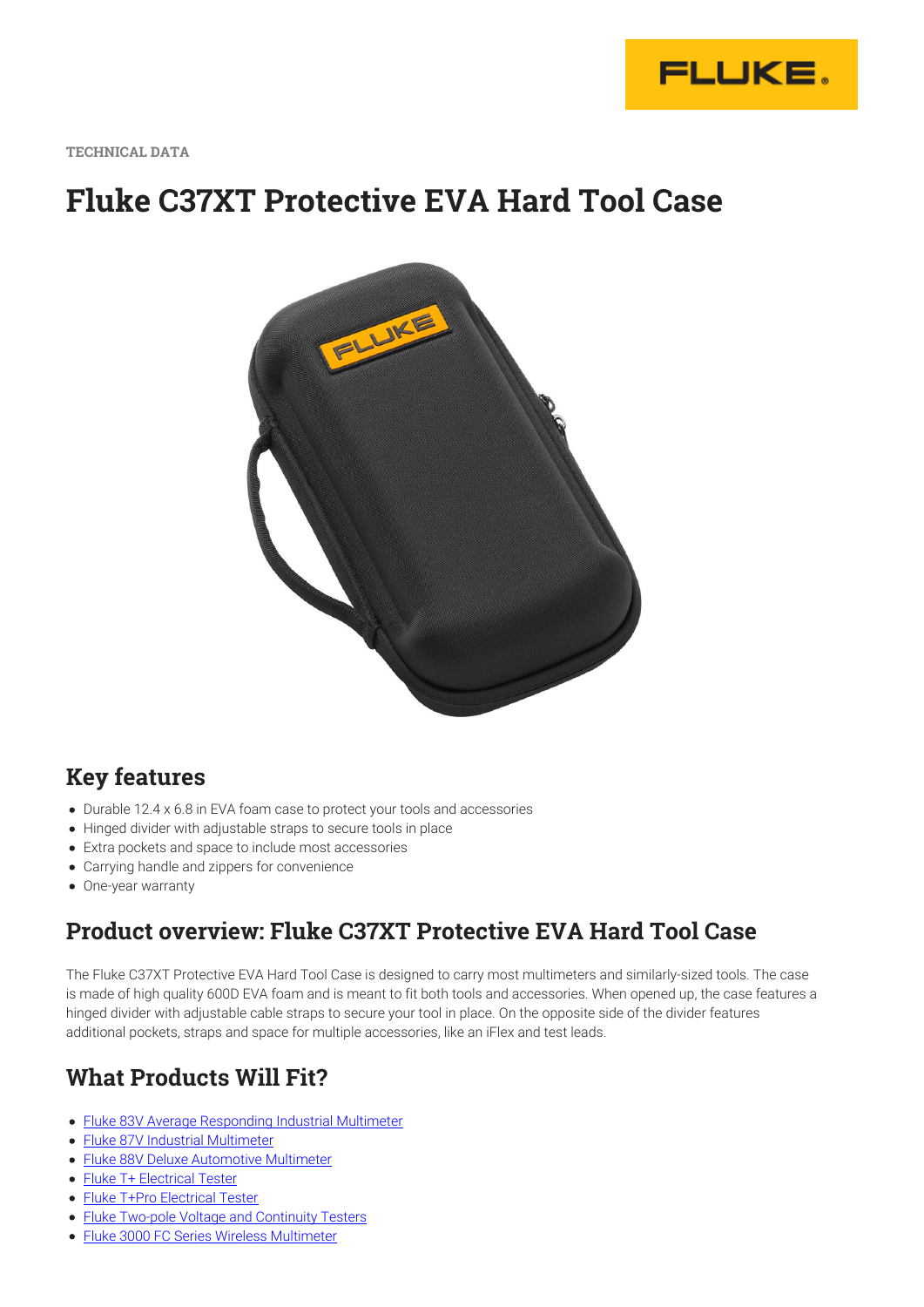

- [Fluke 279 FC True-rms Thermal Multimeter](https://www.fluke.com/en-us/product/electrical-testing/digital-multimeters/fluke-279-fc)
- [Fluke 1507 Insulation Resistance Tester](https://www.fluke.com/en-us/product/electrical-testing/insulation-testers/fluke-1507)
- [Fluke 1577 Insulation Multimeter](https://www.fluke.com/en-us/product/electrical-testing/insulation-testers/fluke-1577)
- [Fluke 1587 FC Insulation Multimeter](https://www.fluke.com/en-us/product/electrical-testing/insulation-testers/fluke-1587-fc)
- [Fluke 27 II Rugged Digital Multimeter](https://www.fluke.com/en-us/product/electrical-testing/digital-multimeters/fluke-27-ii)
- [Fluke 28 II Rugged Digital Multimeter](https://www.fluke.com/en-us/product/electrical-testing/digital-multimeters/fluke-28-ii)
- [Fluke 77 IV Digital Multimeter](https://www.fluke.com/en-us/product/electrical-testing/digital-multimeters/fluke-77-iv)
- [Fluke 714B Thermocouple Calibrator](https://www.fluke.com/en-us/product/calibration-tools/temperature-calibrators/fluke-714b)
- [Fluke 715 Volt/mA Loop Calibrator](https://www.fluke.com/en-us/product/calibration-tools/ma-loop-calibrators/fluke-715)
- [Fluke 724 Temperature Calibrator](https://www.fluke.com/en-us/product/calibration-tools/temperature-calibrators/fluke-724)
- [Fluke 787B ProcessMeter™](https://www.fluke.com/en-us/product/calibration-tools/ma-loop-calibrators/fluke-787b)
- [Fluke 789 ProcessMeter™](https://www.fluke.com/en-us/product/calibration-tools/ma-loop-calibrators/fluke-789)

Cases As Tough As Your Fluke Tools

#### **Specifications: Fluke C37XT Protective EVA Hard Tool Case**

| <b>Key Features</b>  |                                                                                                                                |
|----------------------|--------------------------------------------------------------------------------------------------------------------------------|
| Dimensions (HxWxD)   | $315 \times 174 \times 104$ mm (12.4 x 6.8 x 4.1 in)                                                                           |
| Material             | EVA foam                                                                                                                       |
| Storage compartments | Divider with elastic straps on one side and two<br>pockets and straps on the opposite side. Includes<br>space for iFlex probe. |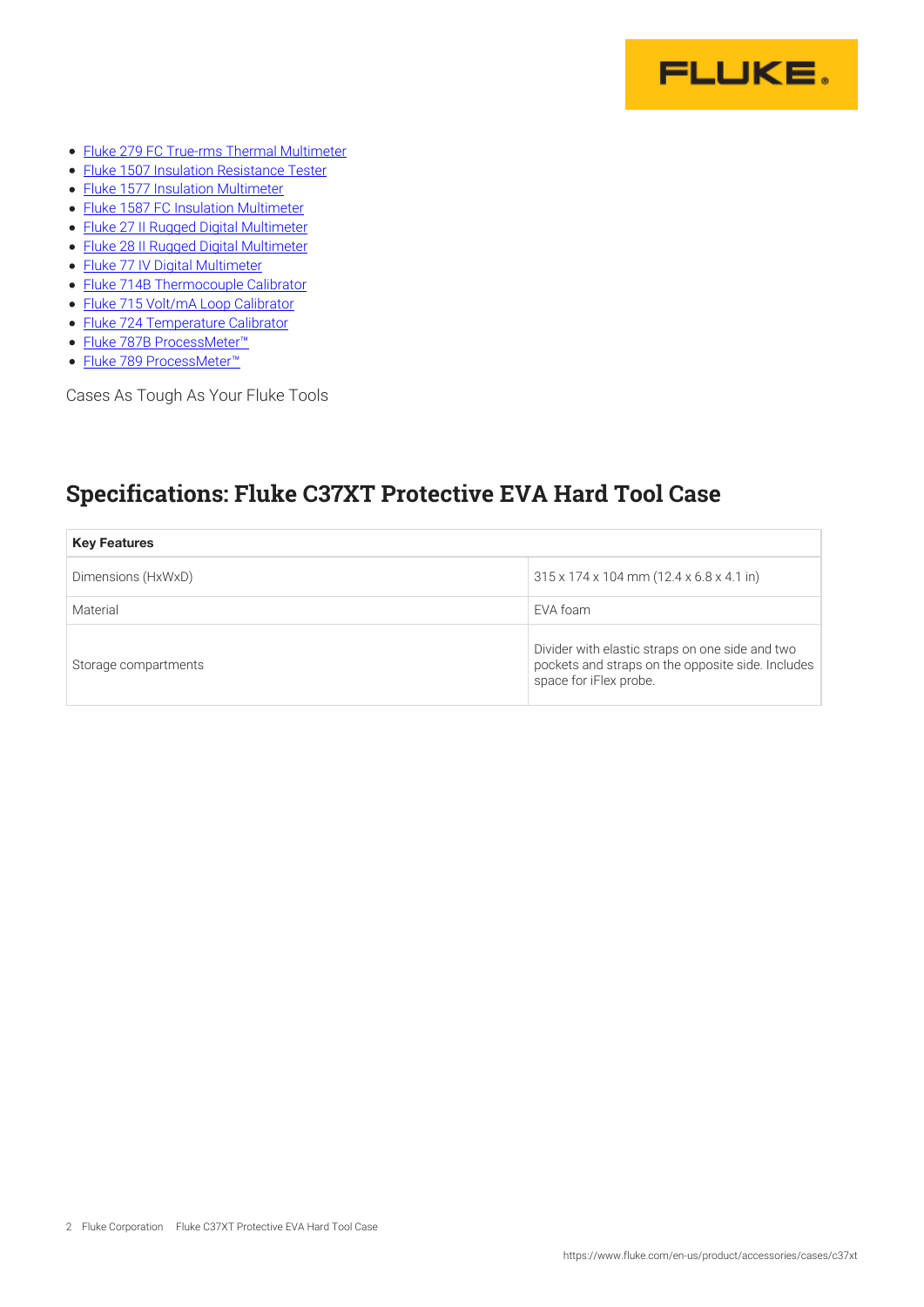

## **Ordering information**



#### **Fluke C37XT Protective EVA Hard Tool Case**

• Fluke C37XT Protective EVA Hard Tool Case